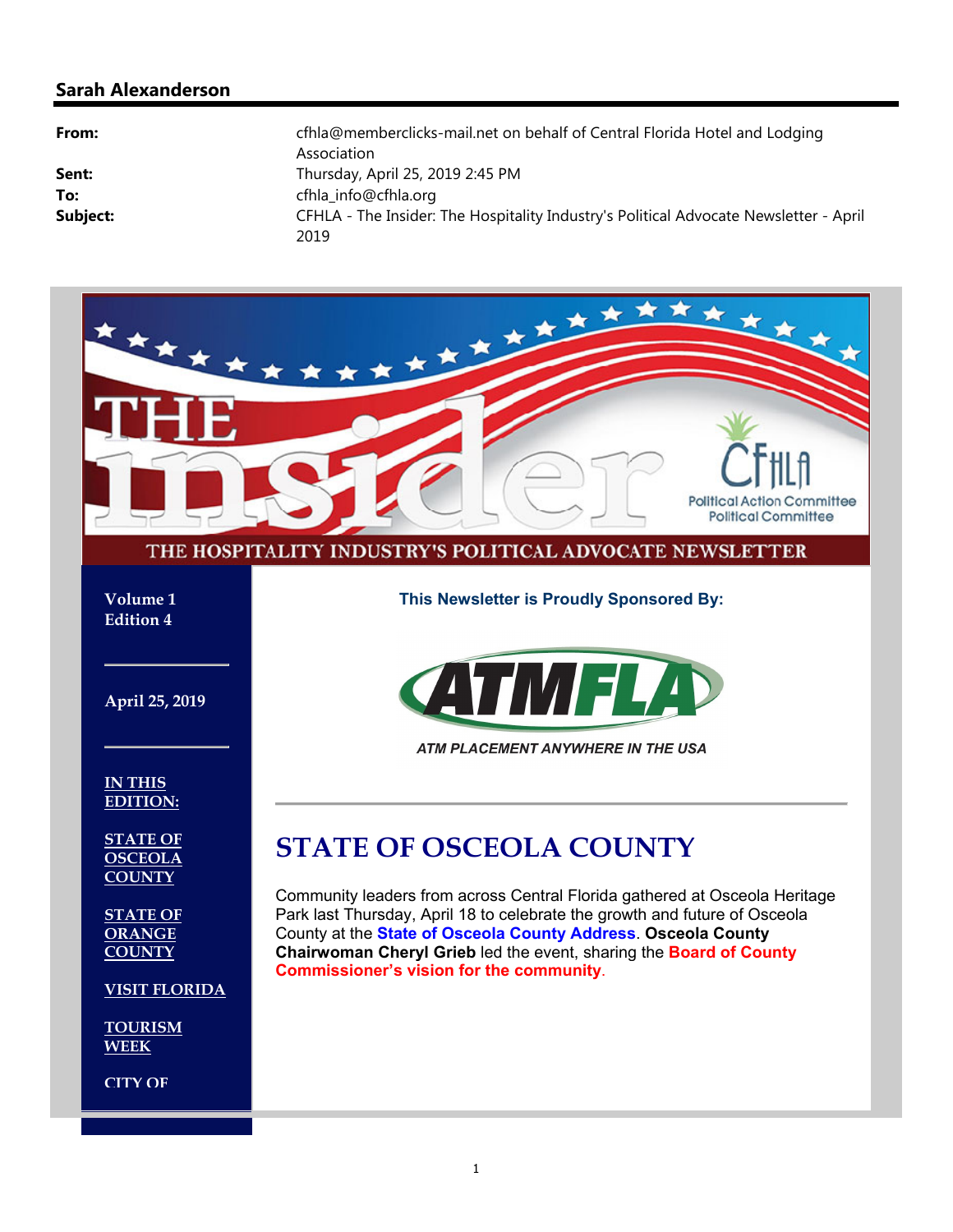**ELECTION UPDATES** 

**BOY SCOUTS** 

**PAC INVOICES**

**RELATED LINKS**

**LINKS OF INTEREST**

**Florida Governor Ron DeSantis**

**State of Florida Senate**

**State of Florida House of Representatives**

**Orange County**

**Osceola County**

**Seminole County**

**City of Orlando**

**City of Kissimmee**

**City of Sanford**



(left to right) Osceola County Commissioners Brandon Arrington (District 3), Commissioner and 2019 Vice Chairwoman Viviana Janer (District 2), Commissioner and 2019 Chairwoman Cheryl Grieb (District 4), Commissioner Peggy Choudhry (District 1) and Commissioner Fred Hawkins, Jr. (District 5)



Osceola County Commissioner Brandon Arrington (District 3), Osceola County Commissioner and 2019 Chairwoman Cheryl Grieb (District 4) and Orange County Mayor Jerry Demings

## **STATE OF ORANGE COUNTY**

On **Thursday, May 16**, the Honorable **Mayor Jerry L. Demings** and the **Orange County Board of County Commissioners** will give the **2019 State of Orange County Address**. The event will be held at the **Orange County Convention Center**. If you would like to attend please **click here** to RSVP.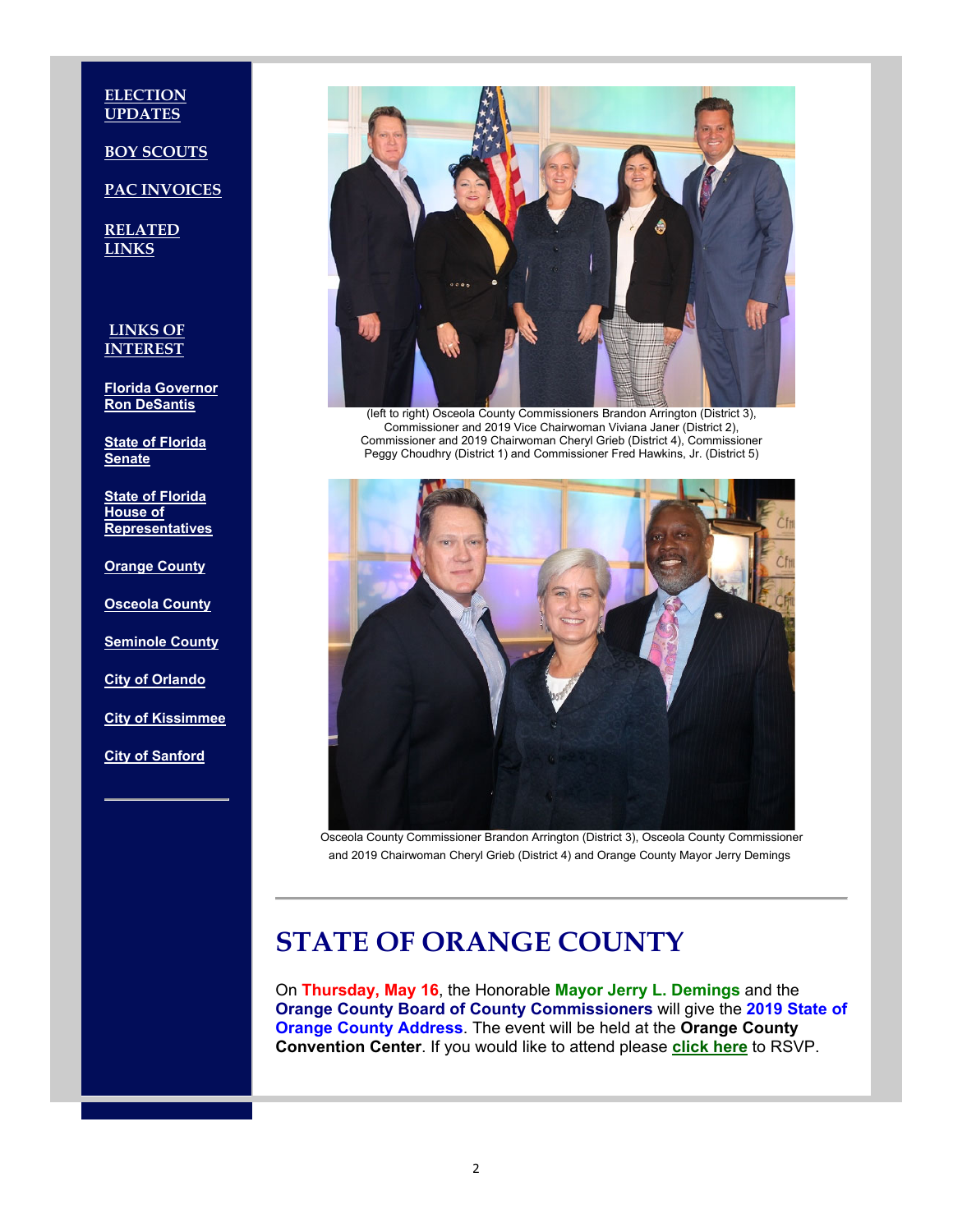## **VISIT FLORIDA**

This week, during budget discussions, Senate leadership indicated that they are struggling to compromise with the House on re-authorization and funding for **VISIT FLORIDA**.

The Senate had previously passed a bill to reauthorize VISIT FLORIDA and budgeted \$50 million for the organization. However, the House continues to stand by their position that taxpayer dollars should not be used for tourism marketing. As it stands, the House must pass legislation to reauthorize VISIT FLORIDA.

While this is a disappointing start to budget conferencing, **VISIT FLORIDA has not officially been terminated**. House and Senate leadership will continue to conference over the next few days and have the opportunity to find a compromise for the tourism marketing organization's future.

Our public policy consultants at **GrayRobinson** have indicated that they will be meeting with House and Senate leadership this week to advocate for VISIT FLORIDA.

CFHLA will continue to update you on any movement regarding VISIT FLORIDA's re-authorization and funding.

## **TOURISM WEEK**

On Tuesday, April 23 the **Seminole County Board of County Commissioners** shared their excitement and support for tourism, proclaiming that the week of **May 5 through May 11** will be **National Travel & Tourism Week in Seminole County**!

Each year, our elected partners in the tri-county area show their support for the tourism industry by approving proclamations to celebrate National Travel & Tourism Week. The following proclamations will be read in the following weeks:

#### **Osceola County: May 6 at 1:30 PM Orange County: May 7 at 9:00 AM City of Orlando: May 13 at 2:00 PM**

If you would like to attend an upcoming proclamation reading, please contact **CFHLA Staff Member Rico Pasamba** at publicpolicy@cfhla.org.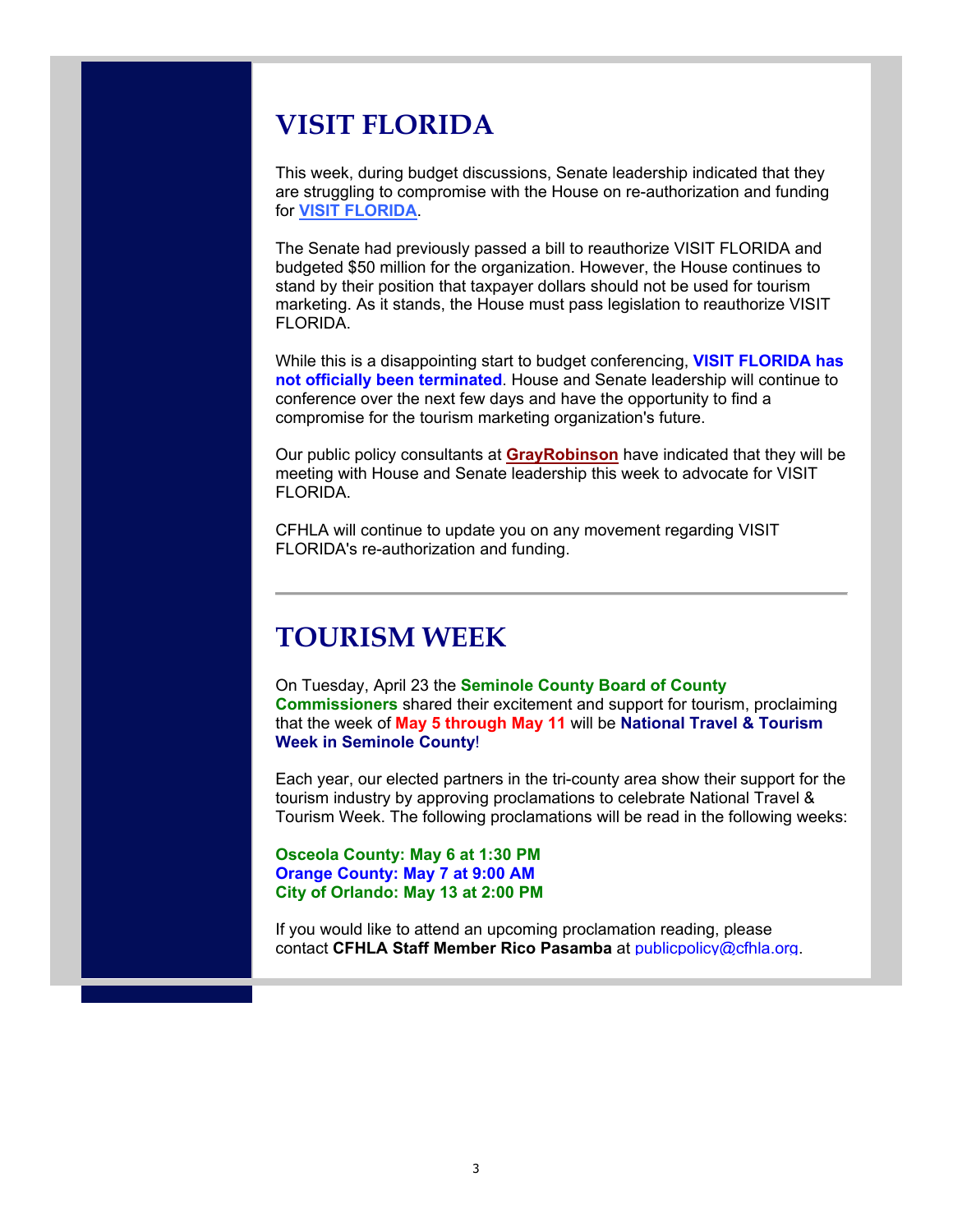

Seminole County's "National Travel and Tourism Week" Proclamation

# **CITY OF ORLANDO ELECTION UPDATES**

The **City of Orlando elections** are in full-swing with **four Elected Positions** up for grabs: **City of Orlando Mayor, Commissioner District 2, Commissioner District 4,** and **Commissioner District 6.**

Currently, the races for District 2 and District 4 are unopposed with only the incumbents (Commissioner Tony Ortiz, District 2 and Commissioner Patty Sheehan, District 4) filing for re-election.

The Mayoral seat and District 6 are being contested with 4 candidates each. **For City of Orlando Mayor, the current candidates are:**

#### **City of Orlando Mayor Buddy Dyer (Incumbent) Shantele Bennett City of Orlando Commissioner Samuel Ings, District 6 Aretha Simons**

Commissioner Samuel Ings entered the race in late February and has since received the endorsement of former Orange County Mayor and current Orange County School Board Chair Teresa Jacobs. With his candidacy for Mayor, the race for his District 6 seat now has four potential newcomers to the City of Orlando Commission. **The four candidates running for District 6 are as follows:**

**Bakari Burns Vicki-Elaine Felder Lawanna Gelzer Gary Siplin**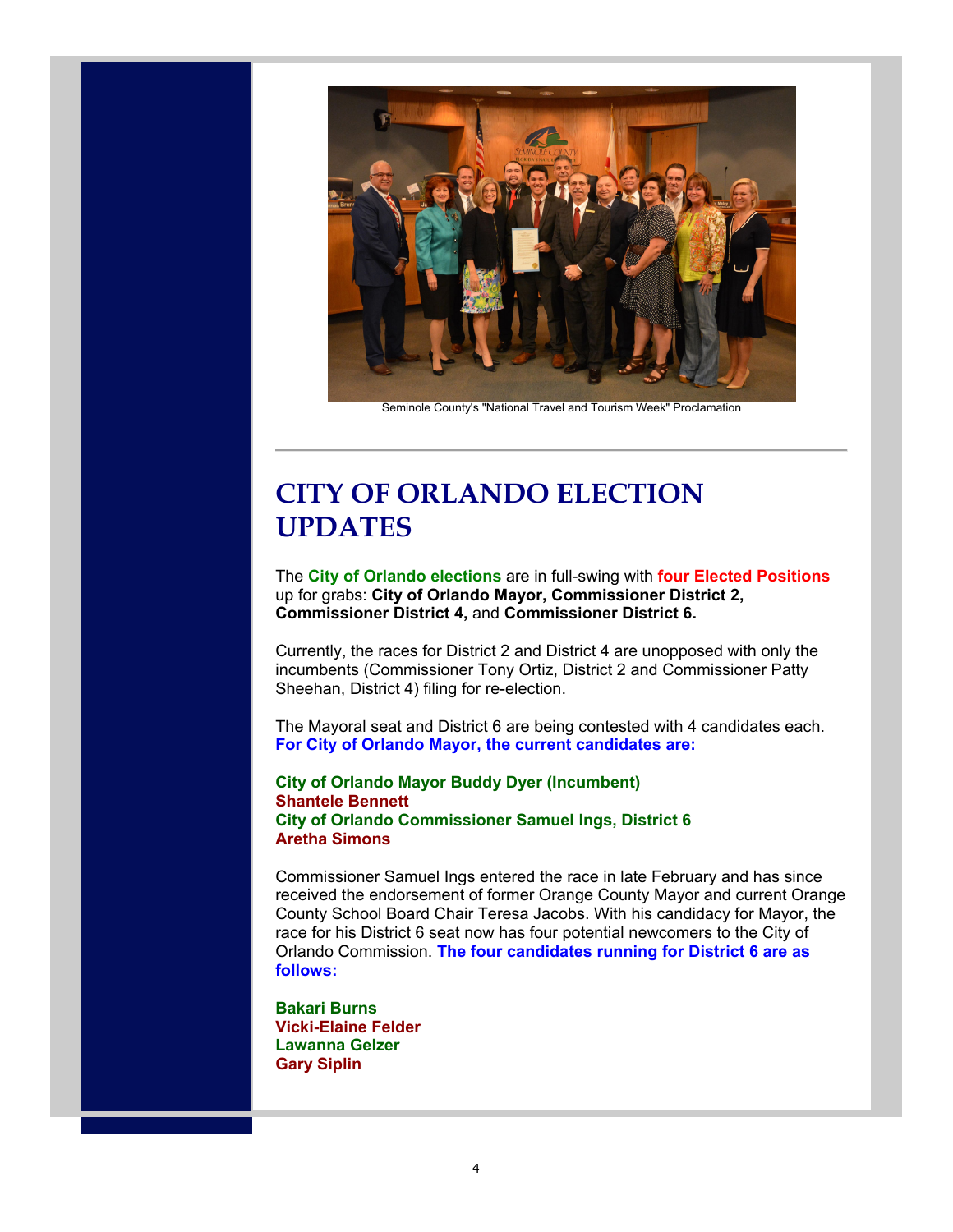husband to Orange County Commissioner Victoria Siplin.

City of Orlando District 6 covers southwestern Orlando to include the communities of Washington Shores, Holden Heights, Metro West, the International Drive Tourism Corridor, and Universal Orlando Resort.

## **BOY SCOUTS**

The **Boy Scouts Central Florida Council** hosted their annual **Golden Eagle Award ceremony** on Tuesday, April 16 at the Amway Center. The 2019 Golden Eagle Award was presented to **Orange County Mayor Jerry L. Demings** for his commitment to the community throughout his career. The Central Florida Hotel & Lodging Association was proud to serve as a Silver Sponsor for the event and invited Orange County Commissioner Mayra Uribe to attend the event with CFHLA. Congratulations to Mayor Demings and the Boy Scouts Central Florida Council!



Orange County Mayor Jerry Demings, US Representative Val Demings (Florida's 10th Congressional District), CFHLA Board Chairman Jesse Martinez, General Manager of The Alfond Inn at Rollins, CFHLA Public Policy Director Rico Pasamba and CFHLA President and CEO Rich Maladecki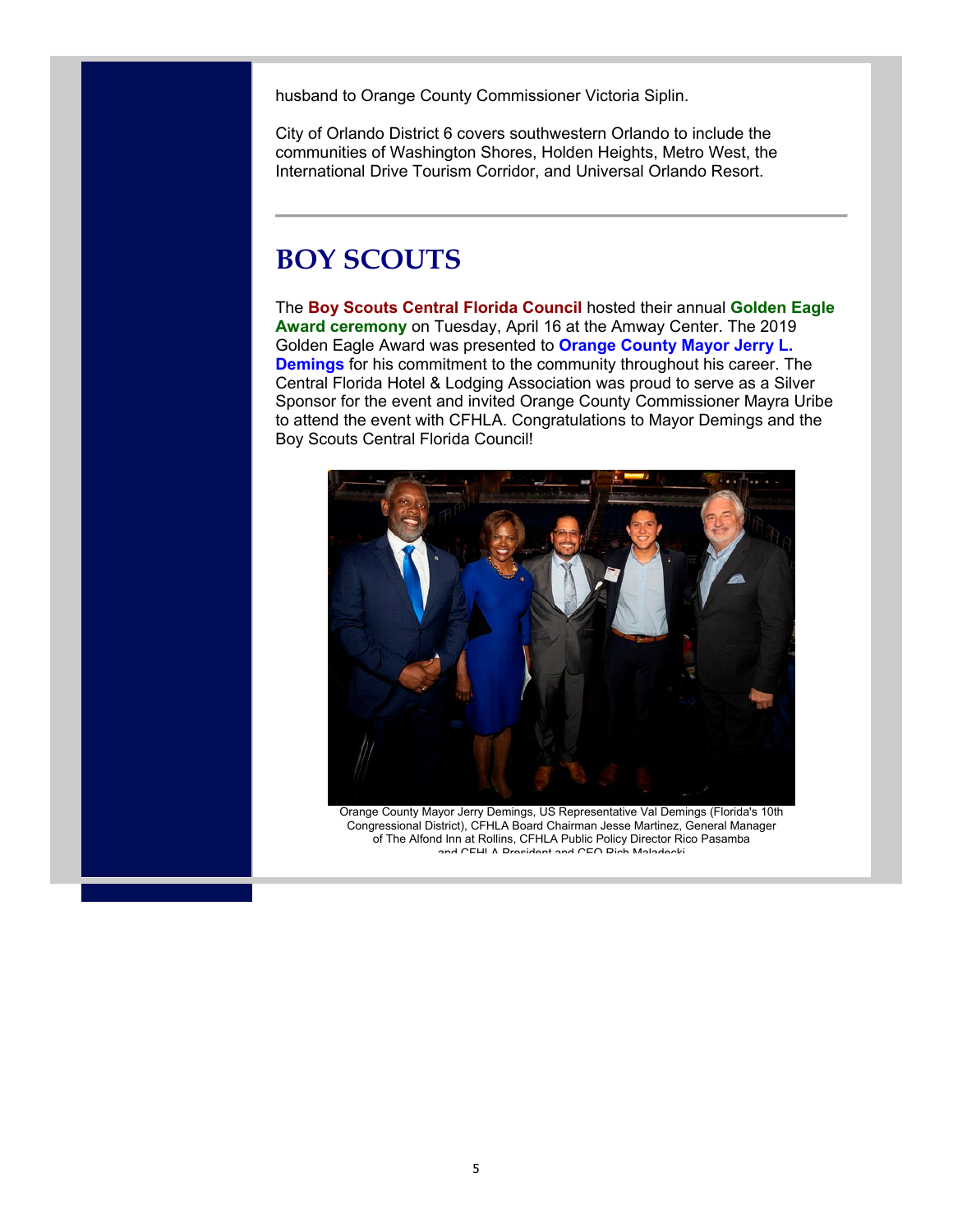

CFHLA Board Members Siegbert Kindl, Regional Director of Operations of the Crowne Plaza Orlando Downtown, Suzi Brady of AD1 Global, Chris Mueller, General Manager of the Hilton Orlando, CFHLA President/CEO Rich Maladecki, Orange County Commissioner Mayra Uribe (District 3), CFHLA Board Chairman Jesse Martinez, General Manager of The Alfond Inn at Rollins and CFHLA Board Treasurer Sonja Giselbrecht, General Manager of Marriott's Lakeshore Reserve

# **PAC INVOICES**

On May 1, **PAC invoices will be sent to CFHLA Members.** These monetary contributions to the CFHLA-PAC allow our organization to have a voice in the Central Florida political community. With these donations, the CFHLA-PAC will endorse candidates for elected office who support tourism and understand the importance of the hospitality industry in Central Florida.

## **LINKS**

**Below please find news articles relating to the political interests of the Hospitality Industry:**

**Supreme Court reserves itself, rules Orange Co. elections partisan**

**Budget conference: VISIT FLORIDA**

**THIS NEWSLETTER IS PROUDLY SPONSORED BY:**